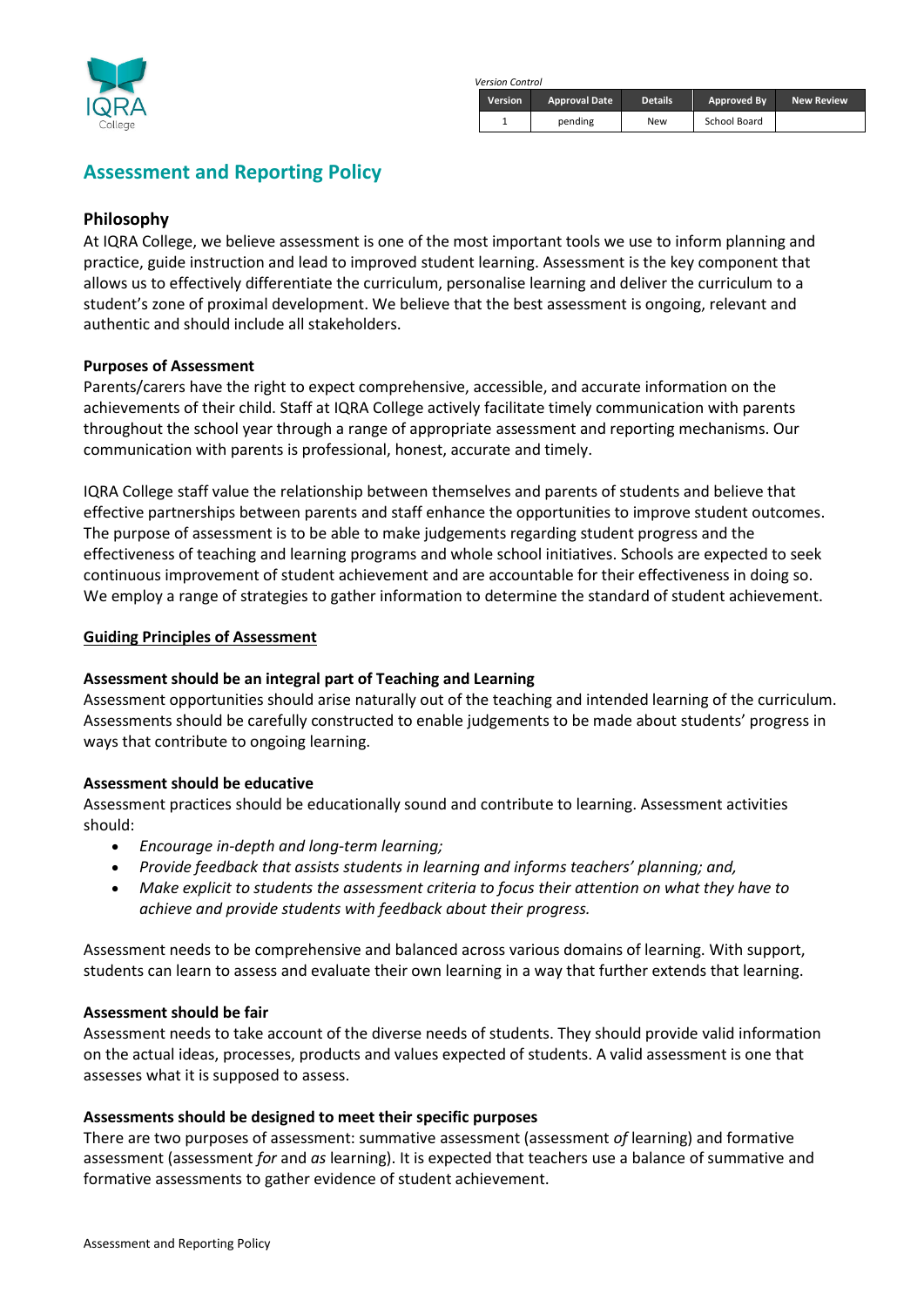

#### **Assessment AS Learning**

Occurs when teachers use evidence of student to make judgements on student achievement against goals and standards.

**Assessment FOR Learning** Occurs when teachers use inferences about student progress to inform their teaching.

**Assessment AS Learning** Occurs when students reflect on and monitor their future learning goals.

**Summative assessment (Assessment** *of* **learning)** aims to give students and teachers a clear insight into students' understanding. Summative assessment is the culmination of the teaching and learning process and gives the students opportunities to demonstrate what has been learned. It measures understanding of the central idea and promotes students towards action.

**Formative assessment (Assessment** *for* **and Assessment** *as* **learning)** provides information that is used to plan the next stage of learning. It is interwoven with learning, and helps teachers and students find out what the students already know and can do. Formative assessment and teaching are directly linked and function purposefully together. It also aims to promote learning by giving regular and frequent feedback.

# **What is assessed?**

The knowledge, skills and understandings outlined in the Australian Curriculum, Assessment and Reporting Authority (ACARA) in the following areas are assessed.

Physical, Personal and Social Learning

- Health and physical education
- Interpersonal development
- Personal learning
- Civics and citizenship

#### Discipline – based learning

- The Arts (Visual and Performing)
- English
- **Mathematics**
- Humanities (Economics, Geography and History)
- **Science**

## Interdisciplinary Learning

- Communication
- Design, Creativity and Technology
- Information and Communications Technology
- STREAM (Science, Technology, Religion, Arts and Maths)
- Thinking Processes

#### Transdisciplinary skills (may overlap with some domains above)

- Thinking skills
- Research skills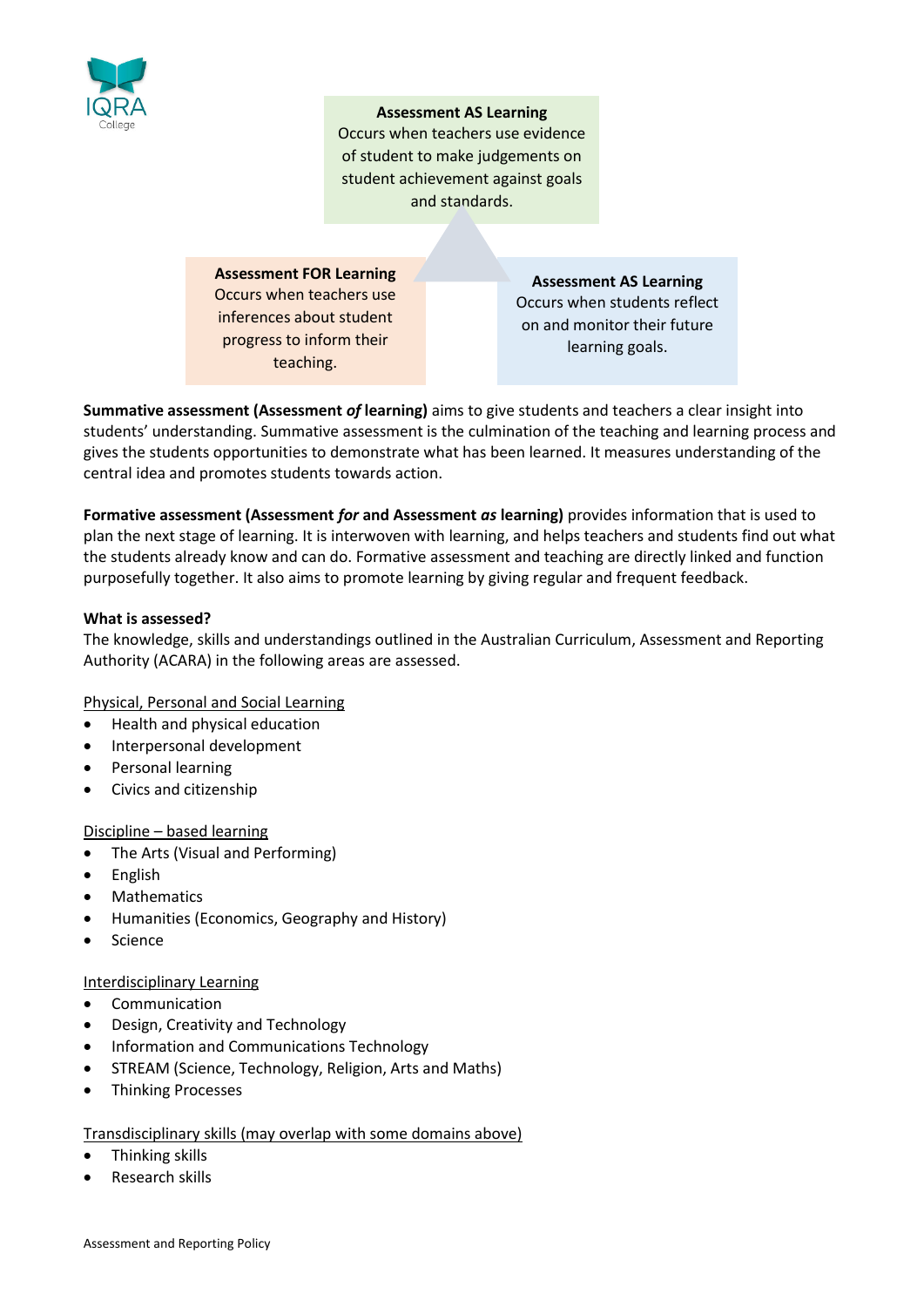

- Communication skills
- Self-management skills
- Social skills

## **Assessment Strategies**

The following strategies enable teachers to find out where students are in their learning:

- **Observations**
- Student work samples
- One-to-one conferencing
- **Interviews**
- Open-ended tasks
- Demonstrations by students
- Teacher-devised tests
- Standardised assessments e.g. NAPLAN

All the information teachers collect about their students should become an integral part of the planning of instructional activities. Teachers meet regularly in year level team meetings to discuss student achievement to ensure consistency in judgements and that students are attaining expected standards.

#### **Assessment tools**

The assessment strategies are put into place using the following tools:

- Rubrics
- Exemplars
- **Checklists**
- Anecdotal records
- Continuums/Progression points
- Interviews

#### **Procedures for Assessment and Reporting**

- Staff will use the Australian Curriculum, Assessment and Reporting (ACARA), Early Years Learning Framework (ACECQA), School Strategic Plan, Staff Key Performance Index (KPI), Intervention Plans and overviews to guide teaching, assessment and reporting in line with Education Standards Board SA.
- Staff will have evidence/work samples and student performance data to support on balance judgements which are consistent with the school's assessment policy.
- Teachers will use the Student Learning Portal (Daymap) to report on student achievement in all learning areas as prescribed by IQRA College 'Reporting to Parents Schedule'.
- Teachers will use the National Assessment Program Literacy and Numeracy (NAPLAN) which is completed in Year 3, 5, 7 and 9 in Term 2, school focused assessment tools: ACER and teacher judgement to plan for improved learning, inclusive of all students.
- Year level common assessment tasks are administered, and teachers meet as a team to analyse and evaluate work samples. This ensures consistency in judging achievement and ensuring expected standards are maintained across the school.
- Judgements regarding achievement of the expected standards are made through reference to ACARA Achievement Standards and exemplars.
- Teachers will engage in school-based data collection and moderation processes to ensure consistent judgements relating to student achievement. Teachers make comparisons of student work samples to the A-E exemplars across the various learning areas.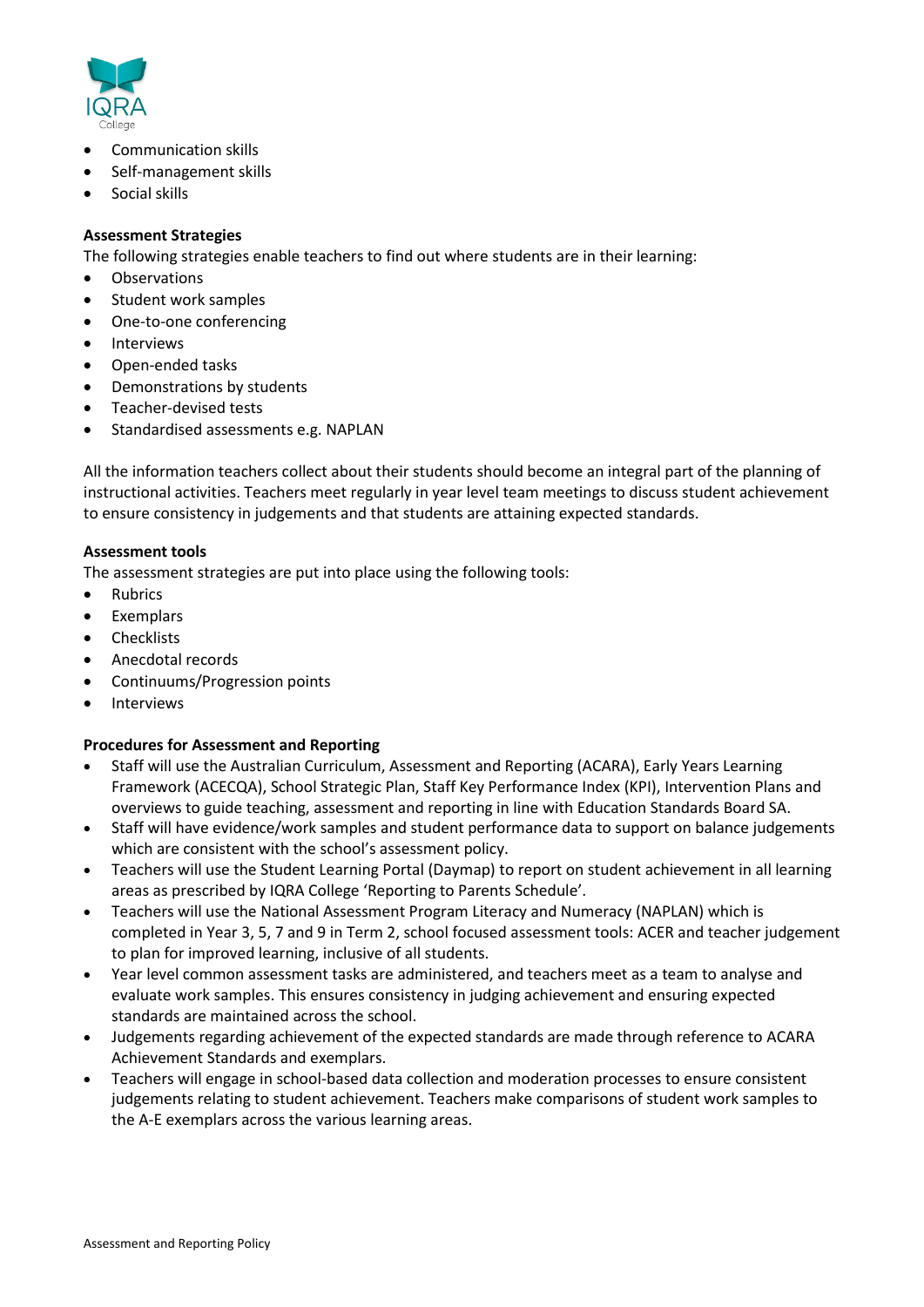

In addition to termly reports, there will be a range of other formal and informal reporting that may include:

- Teacher contact early in Term 1 with families as an introduction and to gather valuable information about a child's strengths, interests, learning needs and anything else that will support their planning
- Parent/Carer Teacher meetings
- Formal interviews throughout the year as needed
- Communication books and diaries as needed
- Phone calls and/or email communications as needed
- Case conferences for students with learning difficulties
- Tests and Assessment Tasks
- English as an Additional Language or Dialect (EAL/D) Program: Students may receive specific EAL/D grades and comments
- Informal reporting in the form of everyday evidence of student progress, which may include work samples, parent/teacher discussions, telephone calls or emails
- Parent Forums/Workshops to support Curriculum direction and implemented programs
- NAPLAN reports in Years 3, 5, 7 and 9
- Staff will report to parents where it is identified that students are at risk and provide timely information regarding their learning program and progress. This will be attended to through the formal reporting process, Individual Learning Plans (ILP) if required, and by teacher or parent request.
- A database of families that require two separate reports issued will be maintained at the school. The front office staff will facilitate emailing of the second report.
- Reports will not be issued prior to the due date of distribution.

#### **Student feedback**

Students are provided with feedback on their performance in a variety of ways:

- Individual conferencing with students during learning activities
- Written feedback on work samples
- Three-way interviews with parents when needed
- Test results in various learning areas with comments from the teacher highlighting gaps and strengths
- End of term reports
- NAPLAN reports
- Merit Certificates

#### **Responsibilities**

#### **Teachers:**

- Develop valid and reliable assessment practices that inform future planning.
- Mark/assess all student learning activities / tasks.
- Ensure that students understand and are involved in the assessment process.
- Provide specific and timely feedback to students to enhance future learning.
- Participate in professional collaboration to ensure consistency of judgement.
- Maintain accurate and up-to-date student assessment records.
- Reflect on and evaluate their teaching practices.
- Ensure that duplicate copies of reports are distributed.

#### **Students:**

- Contribute to discussions about assessments at appropriate developmental levels.
- Make constructive and honest assessments of their own and other's learning using criteria.
- Develop goals to support ongoing improvement.
- Seek and act upon feedback.